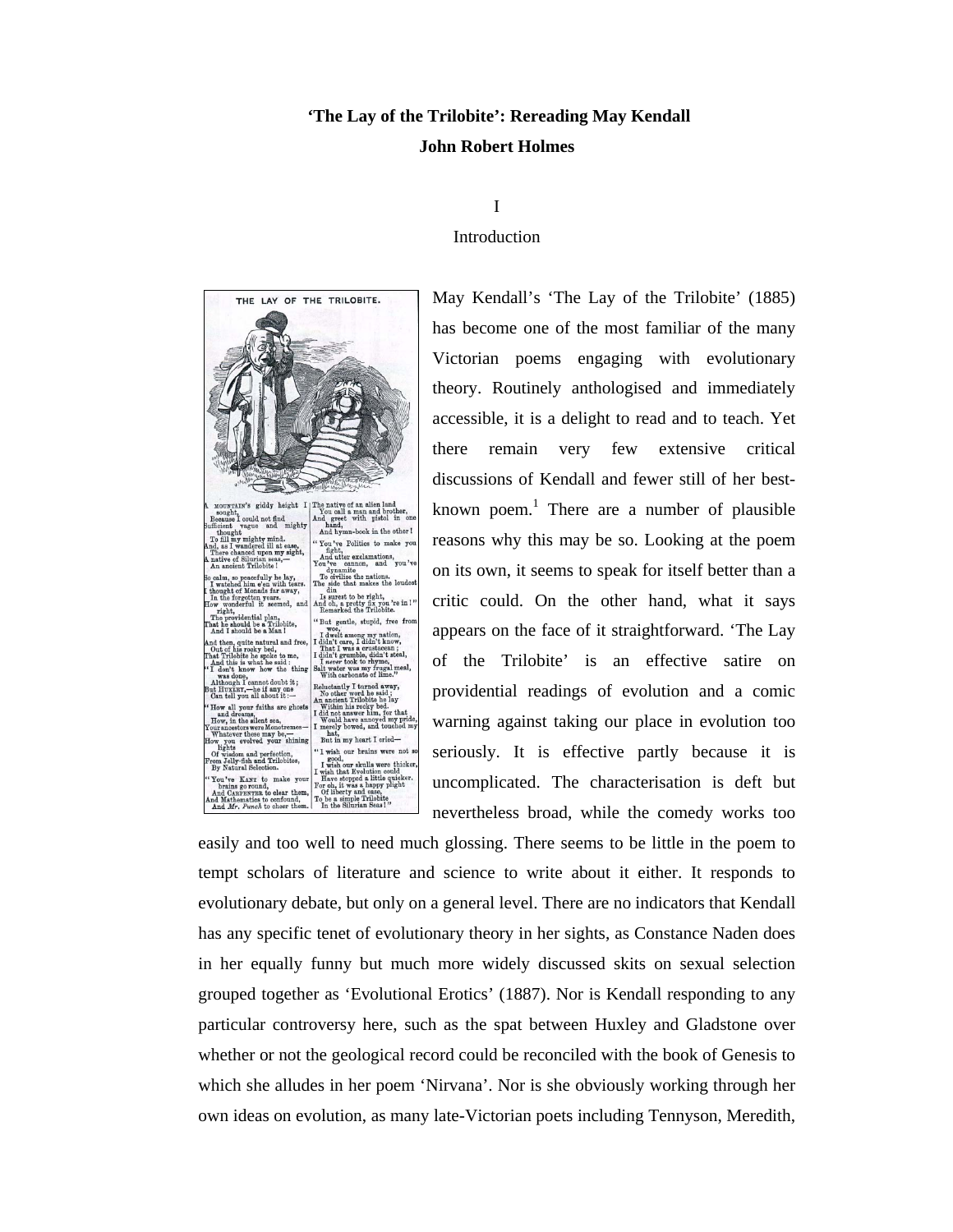Swinburne, Hardy and Mathilde Blind do in their poems.<sup>2</sup> Finally, Kendall is herself an awkward subject. Her life has come down to us more as a series of detached fragments than as a single whole, while her diverse corpus includes poetry, novels, prose satires, socio-political studies and religious journalism. The task of making sense of Kendall's long and diffuse career is therefore much more daunting and arguably less inviting than the equivalent task of understanding Naden's short, well documented and intellectually focussed one.

In this essay I want to try and push beyond this apparent critical impasse towards a deeper understanding of Kendall's poem and of Kendall's own place in Victorian debates over the interpretation of evolution. To do so, I am going to reread 'The Lay of the Trilobite' in a series of distinct contexts. The first two contexts are those of the poem's original publication, in *Punch* magazine on 24 January 1885, and its subsequent inclusion in the collection *Dreams to Sell* (1887) as the first poem in a series headed 'Science'. In both cases I will be looking for clues that might steer a reader towards an interpretation of Kendall's particular engagement with evolutionary theory. I will then move on to consider the poem in the light of Kendall's writings as a Christian thinker and activist from the end of the 1880s to the late 1890s, to see how a fuller reading of her work might inflect and flesh out our understanding of this engagement. In conclusion, I will take Kendall's review of Hardy's *Wessex Poems* as a starting point for briefly placing her perspective on evolution within the wider context of the evolutionary poetry of her contemporaries Tennyson, Meredith and Hardy.

### II

#### 'The Lay of the Trilobite' in *Punch*

Before readers encountered 'The Lay of the Trilobite' in its first published form they would have already passed through a series of experiences framing their responses to the poem itself. Firstly, they would have bought or borrowed a copy of *Punch*. Depending on their reading habits, they may or may not have read other pieces in this particular issue of the magazine, but they would undoubtedly have had certain expectations about the material they were to find within it. *Punch*'s attitude to science in the 1880s was irreverent but not hostile nor obviously partisan. It was most often inspired to play with science which had practical applications, such as

**John Robert Holmes, 'The Lay of the Trilobite': Rereading May Kendall 19**: Interdisciplinary Studies in the Long Nineteenth Century, 11 (2010) www.bbk.ac.uk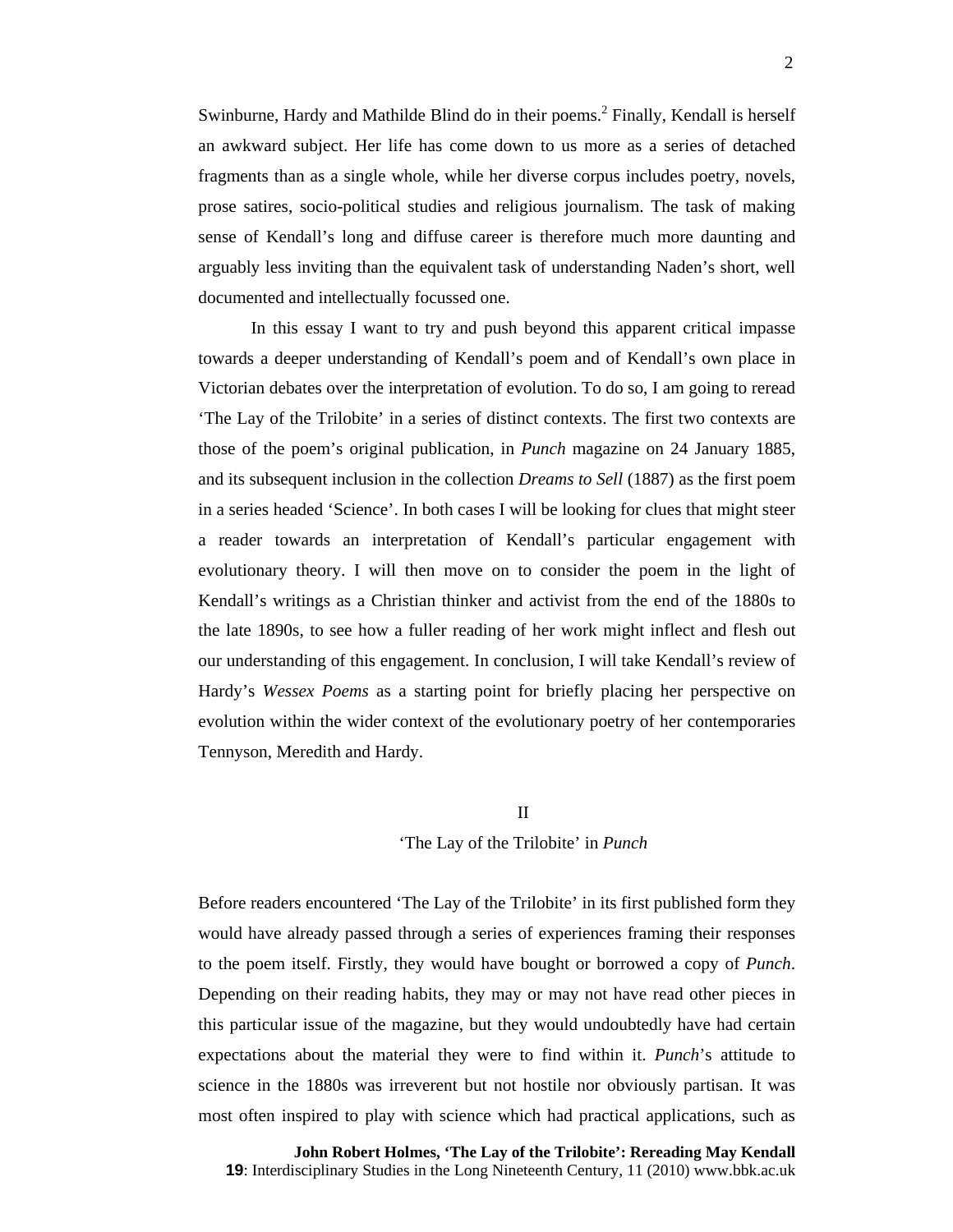medicine or technology, or highly visible manifestations, such as comets or mammoths. When it did engage with science for its own sake, it was generally through similarly visible public figures, including T. H. Huxley and William Carpenter, both of whom are named in the original text of 'The Lay of the Trilobite' (ll. 23, 34; Carpenter, who died in 1885, is replaced by Hegel in the later text), or Darwin and Richard Owen, who are mentioned alongside each other in Kendall's next contribution to the magazine, 'Ballad of the Ichthyosaurus'  $(1.57)$ .<sup>3</sup>

 'The Lay of the Trilobite' conforms to and confirms the expectations established by its publication in *Punch*. The title, which may seem idiosyncratic in an anthology or a collection of poems, is merely conventional, a jocular trademark, in the pages of a magazine that routinely called poems 'lays'. Over the two years before Kendall's poem, *Punch* had offered its readers, 'The Lay of the Armed Burglar' (20 January 1883), 'The Lay of the Ichthyophagist' (27 January 1883), '"Look at the Clock!": A Lay of the National Liberal Club' (12 May 1883), 'A Lay of Modern Russia' (2 June 1883), 'The Lay of the Lord Chief Justice' (1 September 1883), 'The Baffled Iceberg: A Lay for the Horse-Marines' (4 December 1883), 'The Woman of the Future: A Lay of the Oxford Victory' (10 May 1884), 'A Lay at Lord's' (2 August 1884) and 'A Love Lay à la Mode' (*Punch's Almanack for 1885*, 9 December 1884), among others. While Kendall's poem gains rather than loses from being a variation on this theme – *Punch*'s stream of 'lays' is funnier than the whimsy of any one comic poem claiming that same inappropriate title – the title remains *Punch*'s, not Kendall's. Like these other 'lays', 'The Lay of the Trilobite' is unsigned. This affirms the impression that the poem is a house-production rather than a work by a particular poet. In effect, the implied 'author' is Mr Punch himself, who, like Huxley and Carpenter, gets a reference in the poem (l. 36).

 As well as the magazine and the title, the original readers of 'The Lay of the Trilobite' encountered the poem accompanied by an illustration, positioned between the title and the text, and so directly mediating the response to the poem itself. This illustration shows the encounter between the poem's two speakers on a rocky mountain top. The narrator is looking somewhat aghast and raising his hat, while the trilobite looks as though he is smiling up at him. The narrator's initial response to chancing upon the trilobite in the poem is to watch him while tearfully contemplating the beauty of 'The providential plan, / That he should be a Trilobite, / And I should be a Man' (ll. 14-16). The picture does not illustrate this first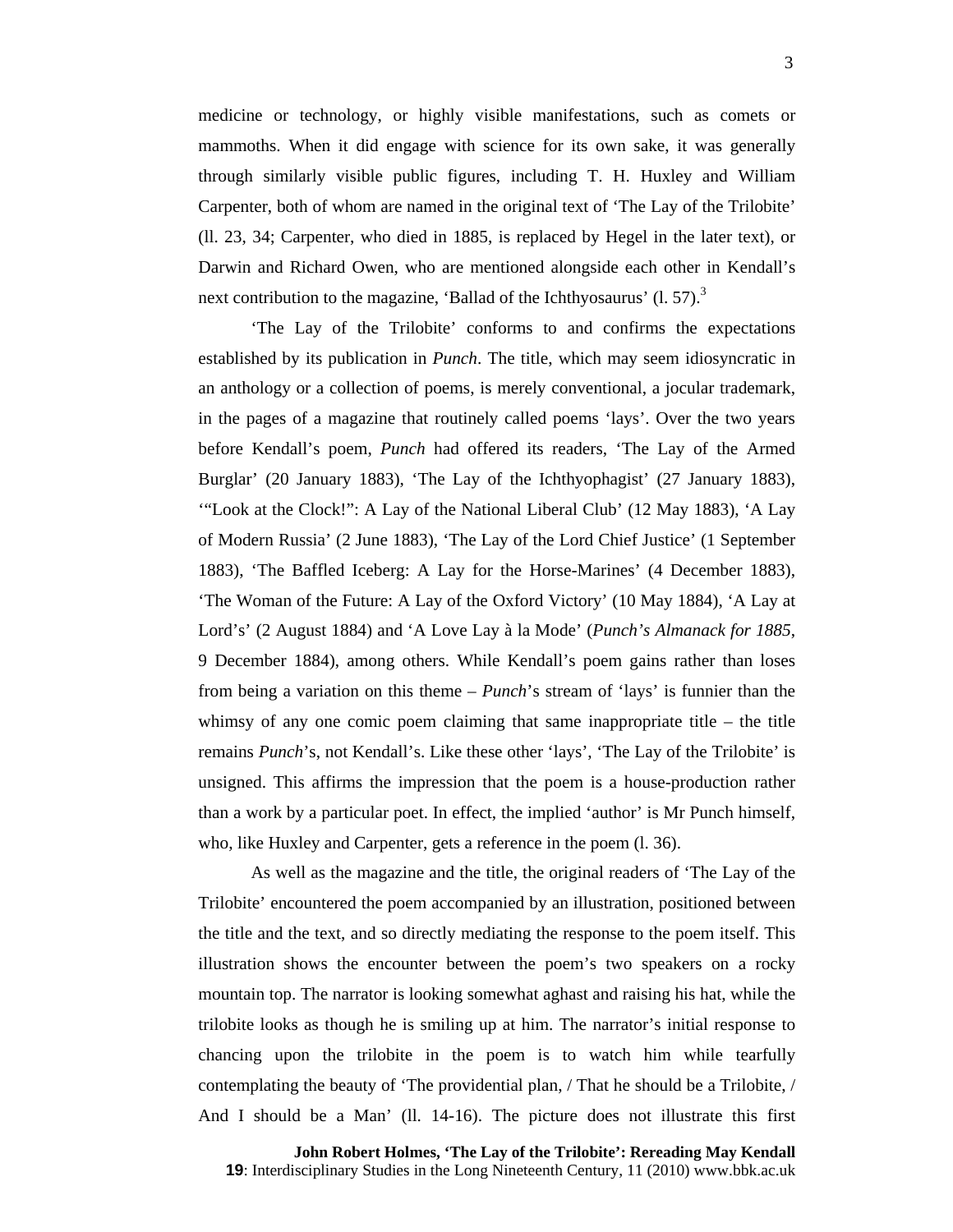impression, however, but rather the poem's close, when the narrator takes his leave of the trilobite, touching his hat (in fact he raises it in the picture, as he does in the revised version of the poem) but not speaking, as he wishes to himself 'that Evolution could / Have stopped a little quicker' (ll. 67-68). The expression on the faces of the two characters in the illustration leads the reader to anticipate that the trilobite will in some way get the better of the man, piquing our interest to see how this might happen.

 By the standards of cartoons in *Punch*, the illustration to 'The Lay of the Trilobite' is clumsy, even crude, and yet its characters remain notable. The narrator is not clearly delineated as a caricature of anyone in particular, but he bears at least a passing resemblance to Richard Owen, with his bald pate and straggly white hair. Owen was a leading advocate of providential interpretations of evolution, while Huxley, who is cited by the trilobite as an authority both on evolution and on 'How all your faiths are ghosts and dreams' (l. 25), was his most vocal critic. The clash between the two men over human evolution was most publicly played out in the early 1860s, but they remained public figures and known opponents. The poem does not explicitly target Owen, and nor does the illustration, but the illustration might well lead a reader to identify the self-satisfied narrator with, if not as, Owen. Read in the light of the illustration, the poem can seem to be a comic restaging of the antagonism between Huxley and Owen which broadly sides with Huxley, as the trilobite, who disillusions the providential evolutionist, defers to Huxley's authority.

 The trilobite in the picture bears no resemblance to Huxley, but he is anthropomorphised, with his antennae resembling eyebrows and his legs positioned in such a way as to suggest a thick moustache growing on either side of a thin nose. Aside from this anthropomorphic re-jigging of his bodily structure, the most remarkable thing about the trilobite in the illustration is that it is not a trilobite at all but a eurypterid or sea-scorpion, an entirely different form of extinct marine arthropod. Eurypterids were well known among palaeontologists in the late nineteenth century, and the distinction between them and trilobites was well established. They lacked the public profile of trilobites, however. The fact that *Punch* illustrates a poem about a trilobite with a picture of a eurypterid strongly suggests that the trilobite was for this particular illustrator and the magazine's editor, and perhaps for Kendall too, a vague concept – some form of ancient fossil from the 'Silurian seas' (l. 7), as the poem puts it – rather than a clear palaeontological type.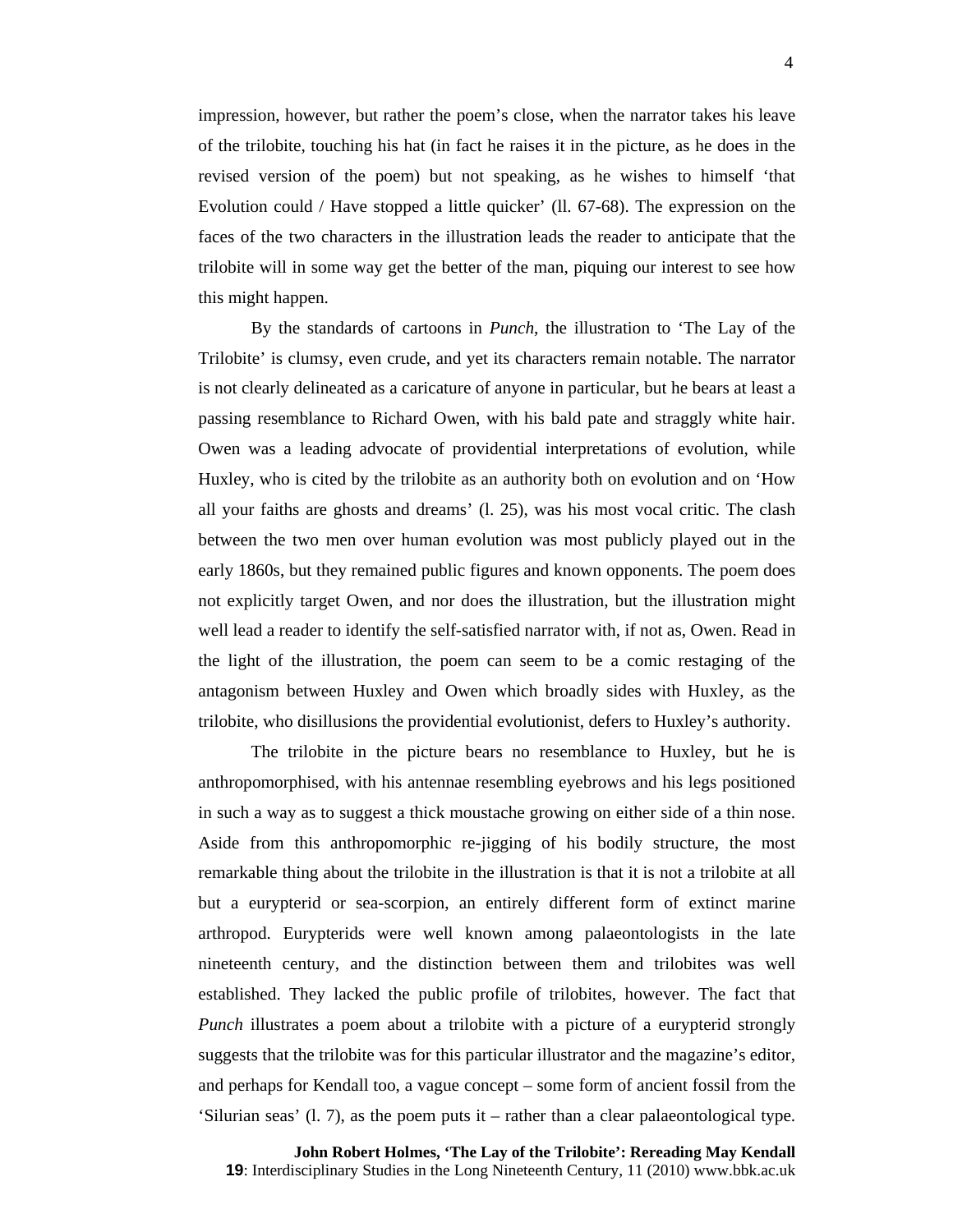This corroborates the view that *Punch* was negligent about details in its engagement with science. It seems reasonable to suppose that most original readers would have shared that same level of engagement and expected no more. They would have read 'The Lay of the Trilobite' as a light-hearted lampoon of providential evolutionism in keeping with the magazine as a whole. Those readers who were sufficiently scientifically well-informed to recognise that the trilobite in the picture was not a trilobite but a eurypterid would presumably have had if anything even lower expectations of the level of scientific engagement in Kendall's poem. These expectations would have been confirmed by the poem's suggestions (in the voice of the trilobite) that the ancestral 'Monotremes' swam 'in the silent sea' (ll. 26-27), conflating two very different stages of human ancestry, and that humans evolved from jellyfish and trilobites (ll. 29-32), neither of which were identified as human ancestors in the Darwinian model of evolution promoted by Huxley. These casual scientific conflations and inaccuracies contrast with the comical but precise reconstruction of the human lineage in Naden's 'Solomon Redivivus, 1886'. They contribute to the alternative comedy of Kendall's poem, but in so doing they precisely do not mark it out as any more informed or consequential than the rest of *Punch*'s interventions in scientific debate.

### III

## Science in *Dreams to Sell*

Readers of *Punch* would not have known that 'The Lay of the Trilobite' was by May Kendall, nor would they have read it as a particularly acute or well-informed comment on evolutionary theory. Two years later, however, Kendall's poem appeared in a new context with different implications for how it was to be read. *Dreams to Sell*, published by Longmans in 1887, was May Kendall's first collection of poems and her first book to appear under her own name. Here again, the presentation of the text will have tended to foster various expectations. The title page identifies Kendall as one of the authors of *'That Very Mab'*, a playful satirical fantasy by Kendall and Andrew Lang, published anonymously by Longmans two years before. The title of Kendall's new book suggests that her poems too are 'dreams' or fantasies. This impression is reinforced by the fact that the epigraph from which the title is taken is quoted from the playfully macabre Gothic poet

**John Robert Holmes, 'The Lay of the Trilobite': Rereading May Kendall 19**: Interdisciplinary Studies in the Long Nineteenth Century, 11 (2010) www.bbk.ac.uk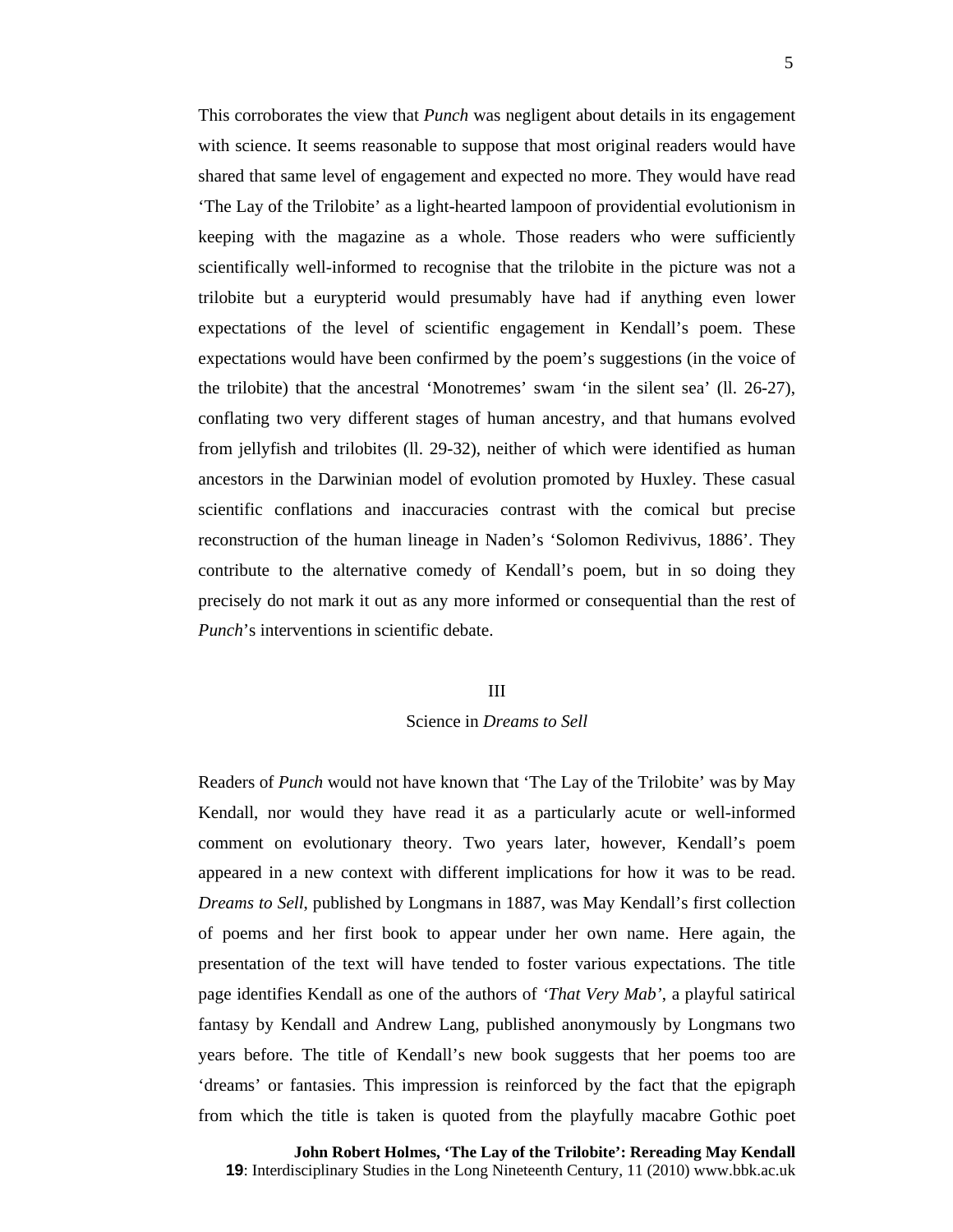Thomas Lovell Beddoes. The first poem in the collection, after a tribute by Lang to Kendall herself, is entitled 'The Jester', corroborating once again the impression suggested that *Dreams to Sell* is a collection of primarily if not exclusively fantastical, comic and satirical poems.

 'Lay of the Trilobite' (without the initial 'The') is the second poem by Kendall in the collection, and the first of a series of twelve poems grouped together under the heading 'Science'.<sup>4</sup> The fact that this series exists at all suggests that this new poet has a level of scientific expertise not evident from 'The Lay of the Trilobite' alone as it appears in *Punch*, while the other poems in the series come to inflect the opening poem after the fact. 'A Pure Hypothesis' and 'The Conscientious Ghost', for example, both show Kendall's eye for the ludicrous potential of scientific ideas. In the former, the idea of a fourth dimension is a starting point for imagining a four-dimensional perspective on life in three dimensions as humans had conventionally conceived it. In the latter, the persistence of psychical researchers in scrutinising the activity of supposed spirits is seen as putting an unreasonable burden on the ghosts themselves. The series 'Science' appears, then, to fall within the wider remit implied by the title *Dreams to Sell* and the rest of the book's front matter. Science is one topic for fantastical comedy and satire within the collection as a whole.

In other poems in the group, the comedy derives less from particular scientific ideas or practices than from the speakers' attitudes to science itself. In 'The Lower Life', the speaker, recalling the providential evolutionist at the end of 'Lay of the Trilobite, laments the fact that humanity's mental evolution has come at the cost of peace, pleasure and opportunities lost. In '"Taking Long Views"', the narrator tries to persuade his interlocutor of the evolutionary advance of humanity only to be repeatedly brought up short by the man's despair at not knowing whether, in the distant future, centrifugal force will carry the Earth away from the sun or centripetal force will cause it to fall into the sun. In this poem the two voices undercut one another. The message of evolutionary progress is undermined by the reminder of the Earth's ultimate extinction, while the second speaker's paralysis is both crippling and ridiculous as he frets over what astronomy might reveal about what may happen long after he himself is dead.

 The most direct expression of Kendall's satire on those who take science too seriously and who try to base a larger worldview upon it comes at the end of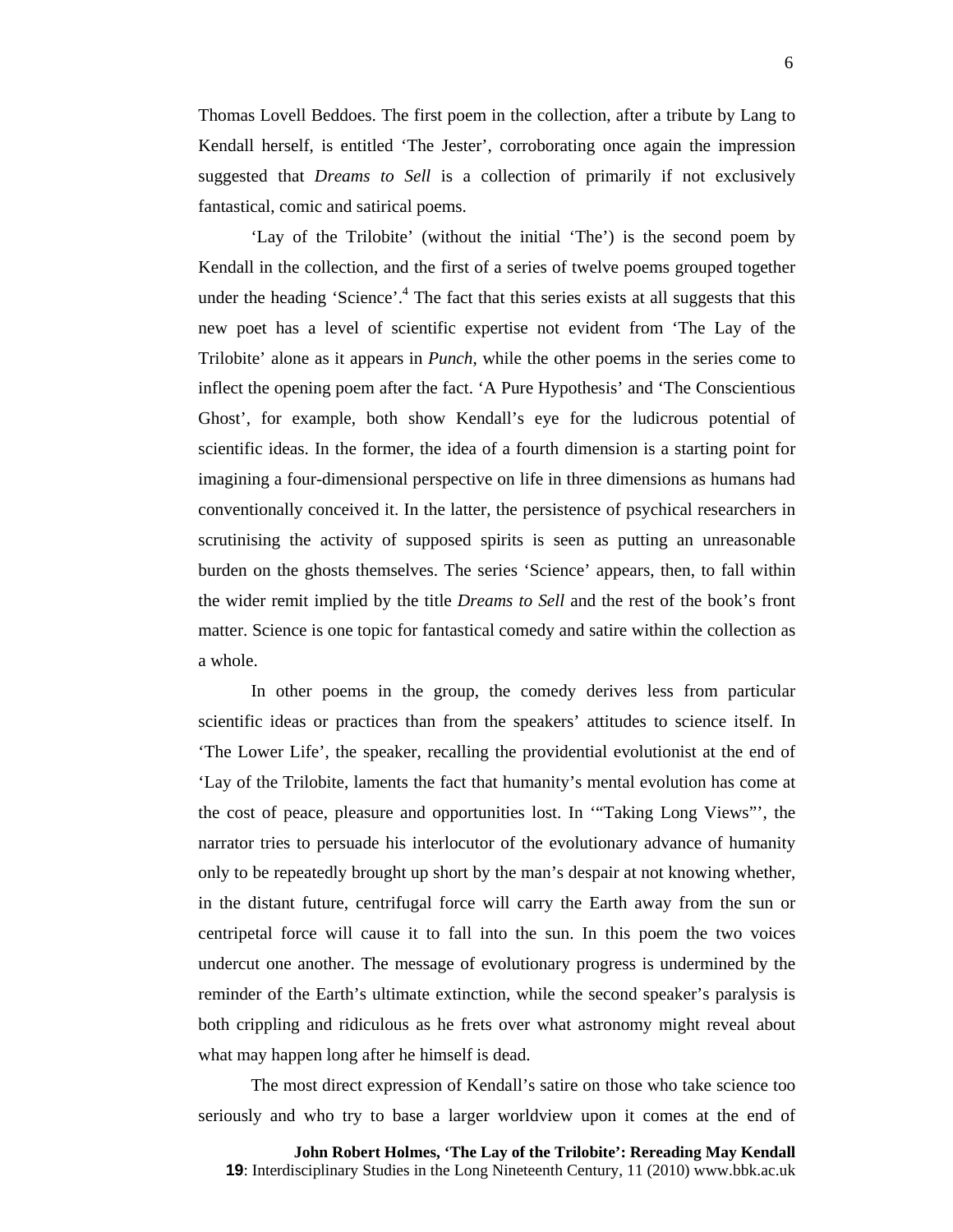'Education's Martyr'. The subject of this poem is a man who has been spoilt by an education geared towards tests or 'scoring marks' (l. 30), including in science. He can no longer enjoy everyday flowers, as botany has made them specimens. He cannot enjoy landscapes for their own sake, but only the rocks and fossils they contain. He cannot appreciate the power of classical poetry, because he has become an instinctive pedant. The poem concludes:

Ah! happier he who does not know The power that makes the Planets go, The slaves of Kepler's Laws; Who finds not glands in joy or grief, Nor, in the blossom and the leaf, Seeks for the secret Cause! (ll. 31-36)

The implication of this poem, as of 'Lay of the Trilobite', 'The Lower Life' and '"Taking Long Views"', is that too great an obsession with science, or too much investment in it, can be debilitating.

As Kendall recognises, science can be disillusioning, even disenchanting. In 'Education's Martyr', emotions such as joy and grief are reduced to the workings of 'glands'. In 'A Pious Opinion', the story of Cinderella is debunked as a nature myth. In 'The Philanthropist and the Jelly-Fish', the narrator's plan to rescue the stranded jelly-fish is undermined by the jelly-fish herself, who explains that it will make no difference as 'I'm dead to woe or bliss: / *I haven't a Sensorium* / And that is how it is' (ll. 50-52). Science can even disillusion us of illusions that are supposedly predicated on science itself, like those of the providential evolutionist in 'Lay of the Trilobite', or of the optimistic narrator of '"Taking Long Views"', or, as Kendall suggests in the last poem in the series, 'Woman's Future', of male evolutionists who take women's apparent intellectual inferiority to be a fact of nature. In this context, the last line of 'Evolution's Martyr' is particularly revealing. There is only one gesture earlier in this poem to suggest that the man it describes sought for a higher 'Cause' in nature, when he falls on the ground before a centipede to 'worship and rejoice' (l. 18). But the warning certainly is applicable to the narrator of 'Lay of the Trilobite'. Kendall's satire there is targeted most directly at theistic evolutionism, and more generally at all readings of evolution that see it as progressive, for all that she appears happy to invoke progressive evolution for her own feminist purposes in 'Woman's Future' (a point I will return to towards the end of this essay).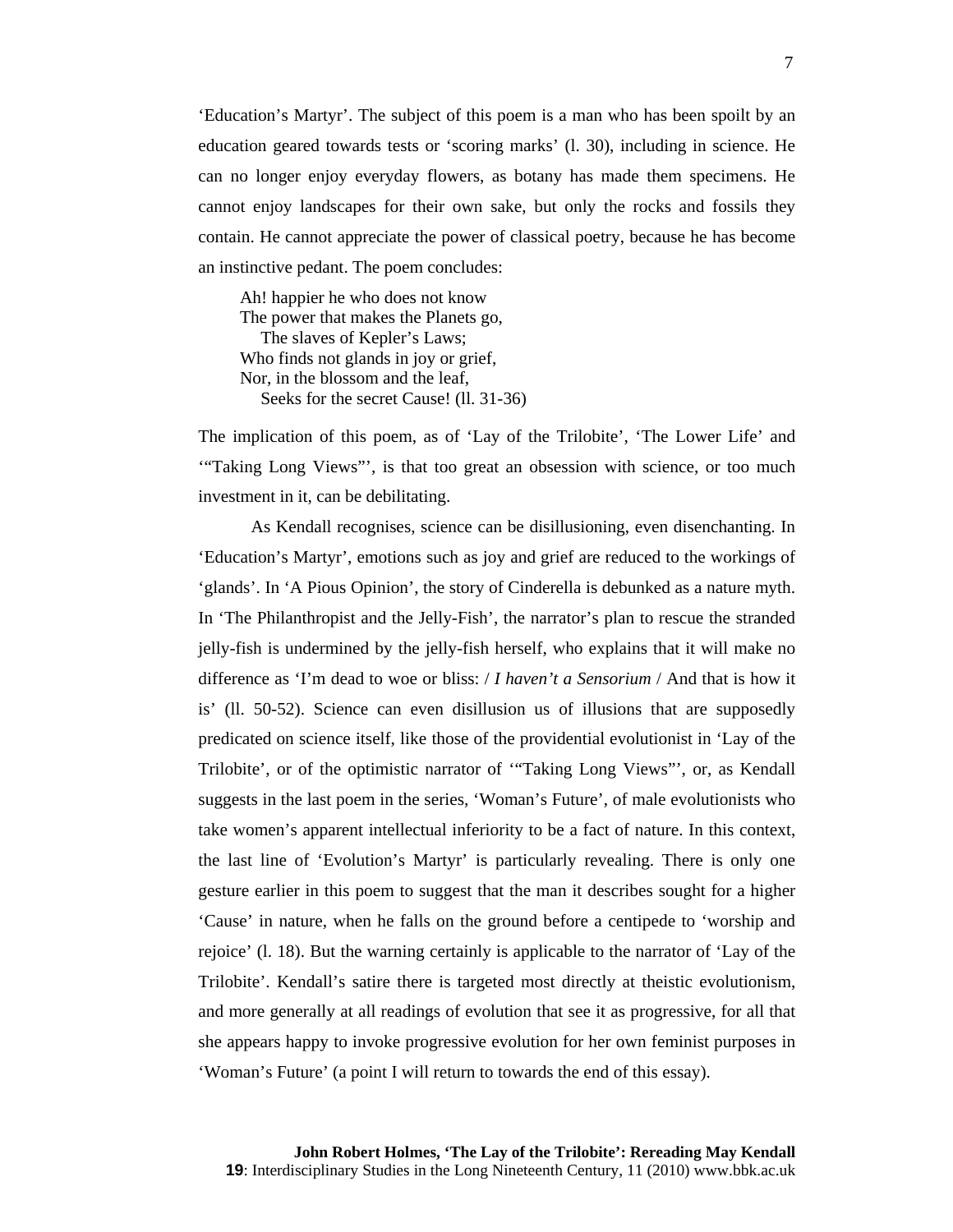Yet Kendall is equally sceptical of a materialist insistence on science as the only basis for values. The trilobite, paraphrasing Huxley, may claim that 'all your faiths are ghosts and dreams', but Kendall is, according to the title of her book, a purveyor of dreams herself, making the encounter with the trilobite itself one such dream. Furthermore, the fact that the providential evolutionist is mocked for his vanity at the outset and later disillusioned of his beliefs does not of itself amount to an endorsement of materialism. As we have seen, the trilobite's own materialism is grounded in a garbled reading of Huxley and Darwin. Reading the poem again in the context of *Dreams to Sell*, this garbling looks less like the casual ignorance of *Punch* and more like a deliberate mistake, undermining the authority of materialism within the poem even as the trilobite undermines the providential evolutionist. Kendall adds a footnote to the lines 'I didn't care—I didn't know / That I was a Crustacean' (ll. 51-52), observing 'He was not a Crustacean. He has since discovered that he was an Arachnid, or something similar. But he says it does not matter. He says they told him wrong once, and they may again'.<sup>5</sup> This note at once displays the poet's detailed biological knowledge by correcting an error in the original poem and repudiates that same knowledge as impermanent and so ultimately trivial. The overall effect of the series of poems on 'Science' in *Dreams to Sell* is to suggest a poet who is at once knowledgeable and sceptical, a poet for whom science can be fascinating but for whom it cannot lead us to more profound truths that might merit more serious poetry.

#### IV

## May Kendall's Christian Ethics

From the series 'Science', it would appear that Kendall has in her satiric sights those who presume to have found in science a final understanding of nature, whether teleological or material, and who let that understanding determine or inhibit their actions, either through fatalism or a crippling preoccupation with science itself. By putting these poems in the wider context of Kendall's writings from the 1880s and 1890s, we can see more fully the preoccupations that motivate her satires on science. The result is surprising. Kendall is remembered primarily as a comic poet. As Marion Thain has noted, she was the only woman included by Alfred H. Miles in the volume of his comprehensive Edwardian anthology *The Poets and the Poetry of the* 

**John Robert Holmes, 'The Lay of the Trilobite': Rereading May Kendall 19**: Interdisciplinary Studies in the Long Nineteenth Century, 11 (2010) www.bbk.ac.uk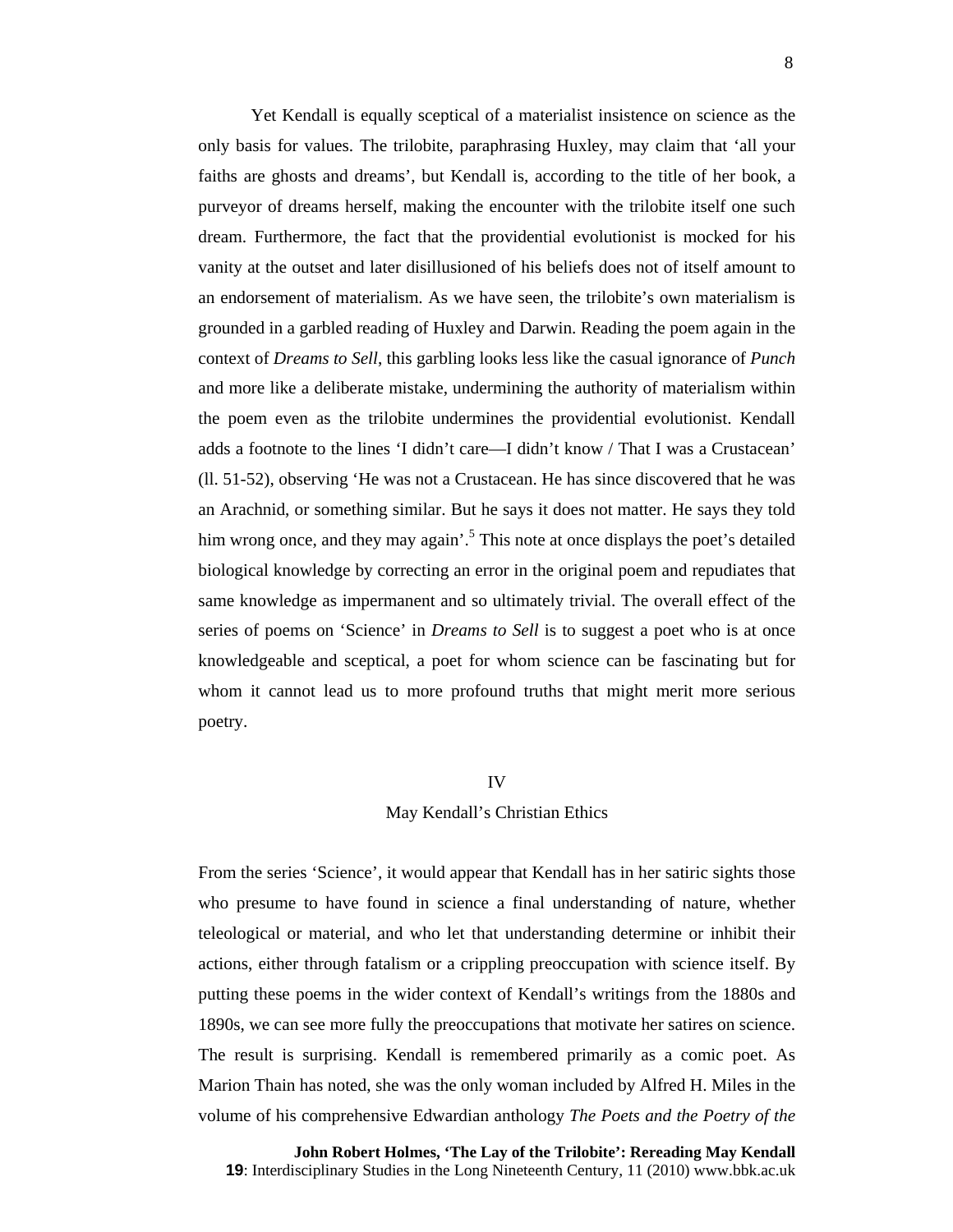Nineteenth Century set aside for humorous poetry.<sup>6</sup> Kendall is also remembered as a feminist and as a Fabian socialist who championed the working poor in poetry and prose. She is rarely if ever thought of as a religious writer. Yet several articles she published in the periodical press in the late 1880s and the 1890s reveal a preoccupation with Christian ethics which underlies her satire on science and scientists.

 Kendall explores the relationship between faith and science in an essay on 'Fear and Hate', published in *Longman's Magazine* in November 1889. Here she is careful to distinguish faith from proof, identifying it rather as honest 'trust'. Indeed, faith is 'in its nature incapable of proof', she argues. On this basis, she insists that faith 'should be too proud to press scientific evidence a hair's breadth beyond its proper limits'.<sup>7</sup> This is precisely what the narrator of 'The Lay of the Trilobite' does in presuming to know the 'providential plan' through his understanding of evolution. It would seem again that Kendall is mocking his theistic interpretation of science specifically. For Kendall, faith is necessarily distinct and separate from science. This is not a weakness, however, but a strength. 'When men cast away the last shred of false certainty', as she writes in this essay, 'their trust only grows stronger in life, and death, and in themselves<sup>'</sup>.<sup>8</sup> The complacency of the providential evolutionist in 'The Lay of the Trilobite' is dependent on false certainties, which is why he is so vulnerable to their exposure by Huxley and the trilobite, for all that their own certainties as represented in the poem may be false in turn.

 In 'Fear and Hate', Kendall writes that to affirm trust in life, death and oneself is 'equivalent to saying: In God'.<sup>9</sup> The religious position she puts forward in this essay is developed over a series of three short essays written for the *Wesleyan-Methodist Magazine* in 1894 and 1895, entitled respectively 'The Social Ideal', 'Relative Selfishness' and 'The Fear of Death'. The object of these essays is to define a Christian moral and political ideal. In them, Kendall argues against the position, put most eloquently and provocatively by Wilde in 'The Soul of Man under Socialism', that the aim of socialism should be the abolition of material want in order to enable the emergence of a more elevated spiritual or cultural life for all. She rejects this utopian model of socialism, remarking that 'In whatever utopia, the weakest must go to the wall – a respectable wall it may be, and well cushioned, but a wall nevertheless'.<sup>10</sup> Kendall is not arguing against the alleviation of poverty by the state per se. But she is arguing that such alleviation can never be a social panacea, as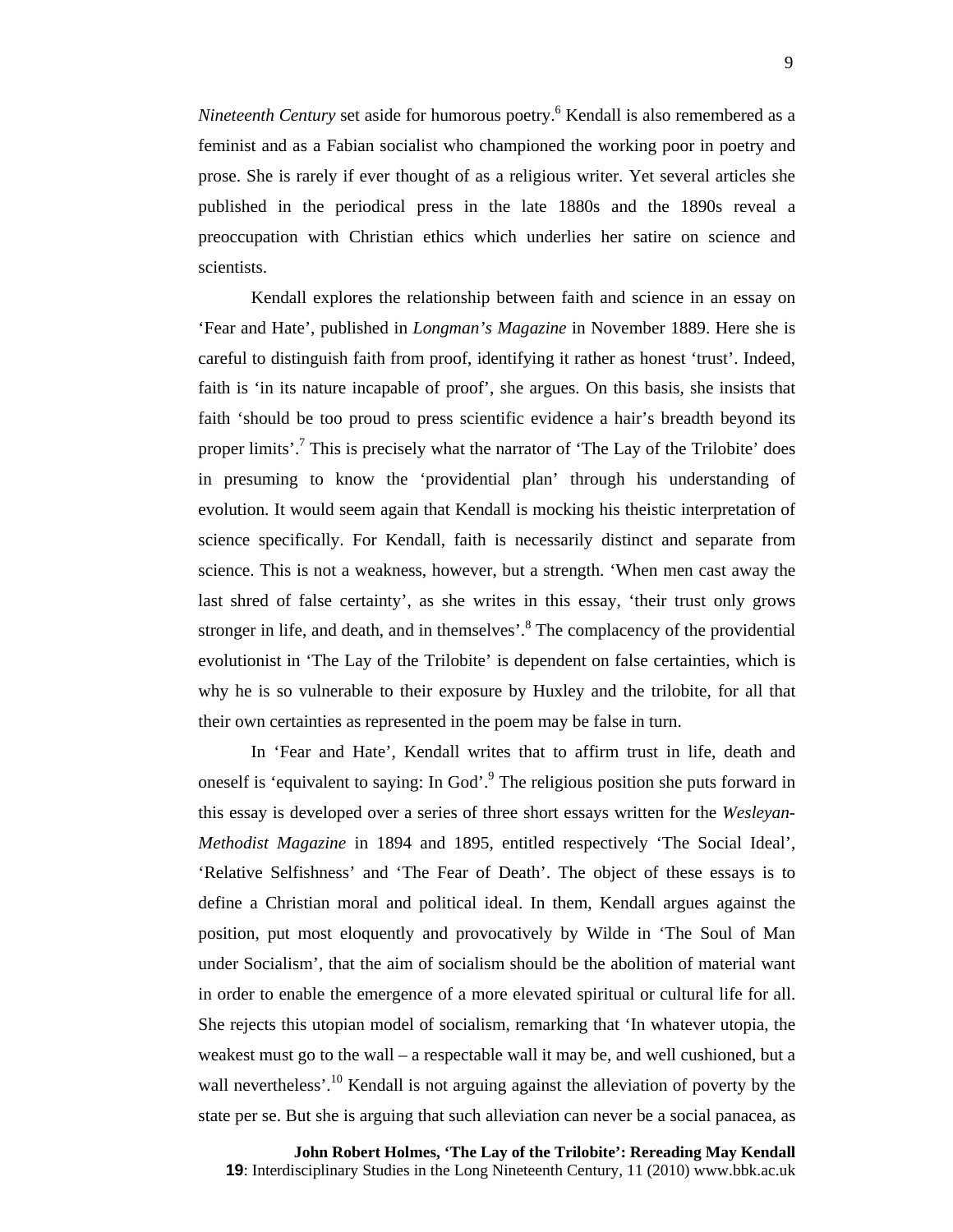it is premised on the assumption that material needs come first. Her own position, by contrast, is that people's spiritual and moral well-being must come first, and that social reform, including material betterment, must follow and will follow from proper religious commitment.

 Kendall is careful to outline what she means by such a commitment. In her eyes the prime moral danger is selfishness, which she does not hesitate to label 'sin'. This is not merely a material matter, a case of the actions one performs and their practical consequences. Remorse, the vanity and self-satisfaction of philanthropy, 'the glamour of moral obligation' cast over society's 'more repulsive vices, such as avarice or greed', are all selfish motives for actions or bequests that are ostensibly benevolent.<sup>11</sup> So too is the desire for one's own immortality. For Kendall, the main failing of the otherwise noble enterprise of the Salvation Army is that it encourages people to put their hope in an essentially material concept of eternity: an everlasting Heaven. 'Multiply time indefinitely', Kendall writes, 'and it is still time'.<sup>12</sup> What is needed is not the promise of immortality but the realisation that love and the deeds motivated by love transcend both self and time. By contrast, 'the wages of sin is death', not literally in hellfire, but because the sinful soul 'is merged in desires of the most perishable things'.<sup>13</sup>

 The relevance of these arguments to 'The Lay of the Trilobite' lies in the characterization of its narrator. He is the very type of self-satisfaction. In 'The Social Ideal', Kendall notes that 'Somewhere Mr. Spencer seems to think that one day the biddings of egoism and altruism will coincide', commenting sardonically that 'that day, at all events, is too far remote to need consideration', and noting that 'in the meantime no amount of appeal to egoistic motives will ever produce a democracy' or 'a utopia'.<sup>14</sup> Like Herbert Spencer, the narrator of 'The Lay of the Trilobite' is too complacent that evolution will, indeed has, brought about the 'providential plan'. He makes this mistake in part because he perceives God's will as operating through time rather than as transcending it. The 'basis of all religions', Kendall argues, is the recognition of 'the difference between things temporal and things eternal'.15 Whether one calls oneself a Christian or an atheist, if one recognises this, one is religious, while to fail to see this is 'the true atheism'.16 The narrator's theism is on these terms no more than an empty piety.

 Kendall explains the dangers of complacency in a fourth essay for the *Wesleyan-Methodist Magazine*, 'The Brotherhood of Sin', published in 1898. 'As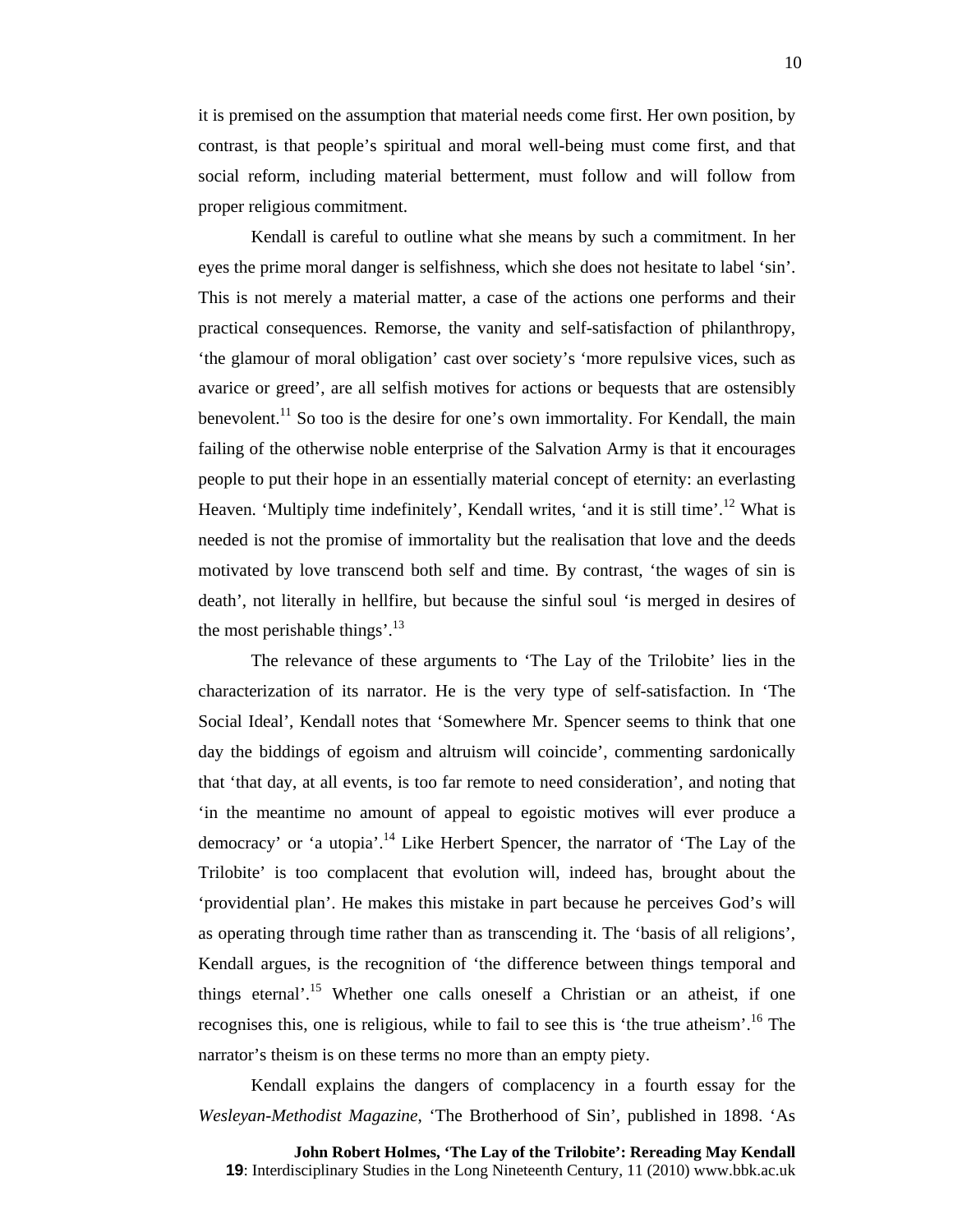our self-satisfaction waxes,' she observes, 'our sympathy wanes', because 'we institute mental comparisons between ourselves and those whom we desire to serve' which 'are always to our own advantage'.<sup>17</sup> The providential evolutionist's vanity has literally detached him from his fellow men, as he is off on a mountain top alone seeking 'vague and mighty thought' (l. 3). He implicitly contrasts himself with his fellow men, not so blest with a 'mighty mind' (l. 4), even as he explicitly contrasts himself with the trilobite. 'Idleness and vanity', Kendall remarks in this later essay, 'are delightful enemies to converse with – perfect gentlemen, just like virtues. They can quote Scripture by the mile, and they never shock our feelings or wound our self-respect'.<sup>18</sup> The providential evolutionist is shown to be precious about his self respect and about keeping up the appearance of superiority. He does not answer the trilobite's remarks, commenting that 'that / Would have annoyed my pride' (ll. 61- 62). Instead, with perfect comic judgement Kendall has him touch his hat and bow with the immaculate decorum of one who has been deeply stung but won't admit it.

 We may find the conclusions that Kendall's evolutionist leaps to on the basis of his encounter with the trilobite as comically false as his opening assumptions. But his disillusionment at least marks the start necessary to any moral progress away from vanity and self-satisfaction towards what Kendall calls 'the only possible atonement – work'. As she explains in 'Relative Selfishness', there is always a danger of passing from the Charybdis of brooding remorse to the Scylla of 'thinking that it matters little whether we do right or wrong'.<sup>19</sup> There is a clear danger that the narrator of 'The Lay of the Trilobite' may have passed straight from complacency to such indifference. Yet he needs to move away from his starting point to have any hope of moral redemption, while in revealing to us the inadvertent comedy of both his starting and his closing positions Kendall surreptitiously warns us from assuming either ourselves.

 The moral premium Kendall puts on work helps to account for the apparent contradiction between 'The Lay of the Trilobite', where she derides teleological evolutionism, and 'Woman's Future', where she appears to affirm it, claiming that through 'Evolution' the 'laws of the universe' will make women amends for the slurs on their abilities as their 'talents shall rise in a mighty crescendo' (ll. 6-8). Although Kendall holds Herbert Spencer up as an intellectual ideal for women to aspire to in this poem, seemingly endorsing his view of evolution as a progressive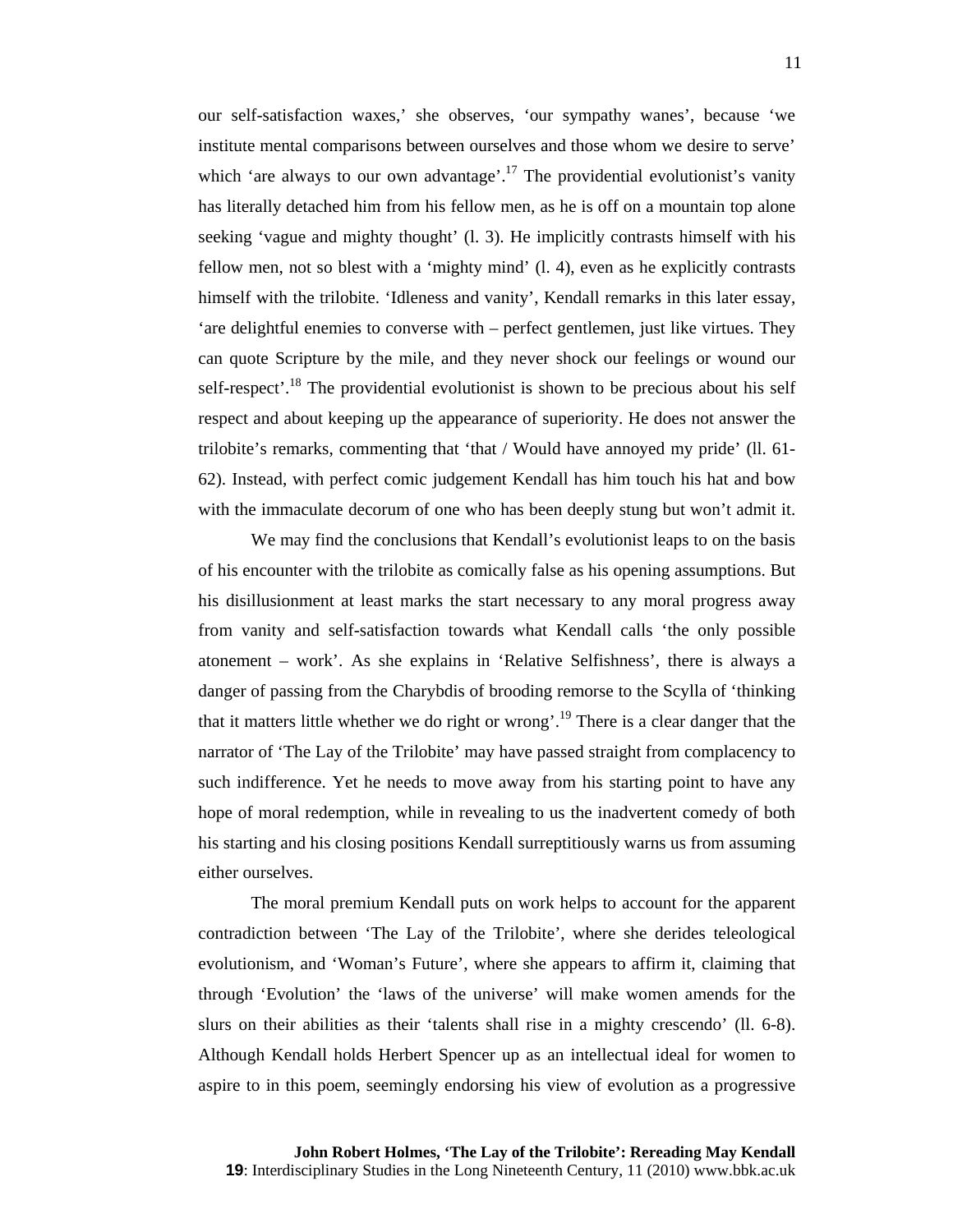law of nature, she makes it clear over the course of the poem that women need to apply themselves if they are to realise this destiny:

But ah, when I ask you for food that is mental, My sisters, you offer me ices and tea! You cherish the fleeting, the mere accidental, At cost of the True, the Intrinsic, the Free. […]

On Fashion's vagaries your energies strewing, Devoting your days to a rug or a screen, Oh, rouse to a lifework – do something worth doing! Invent a new planet, a flying-machine. (ll. 9-12, 25-28)

Where the providentialist trusts to evolution to do its own work, Kendall herself has no such illusions. Political and spiritual progress must be achieved through the 'lifework' of individuals, itself driven by the realisation that there is a distinction between the 'fleeting' and 'accidental' and the 'True' and 'Intrinsic'. In keeping with the logic of Kendall's Christian socialism, freedom in the temporal sphere, for women as against poverty, can only be achieved through the realisation of these eternal qualities.

#### V

# Conclusion: Christianity and the Darwinian Condition

A reading of Kendall's essays helps to account for the positions she adopts on science and evolution throughout her writings, from 'The Lay of the Trilobite' in 1885, through the fuller series 'Science' in 1887, to her review of Hardy's *Wessex Poems* in 1899. Kendall condemns Hardy's poetry for its 'apparent conviction that love and faith are worthless, whether offered to man or God'. By contrast, she vindicates 'lives like Huxley's, Darwin's, John Stuart Mill's' as 'no caprice of doubt, but a triumph of faith', for all that these men did not see themselves as Christians.<sup>20</sup> Here again the fault lies in discouragement, inaction, solipsism – in a defeatist and pessimistic response to science, not in science itself. Kendall's own attitude and response to science reflect her attitude and response to the human condition that it reveals. For all that she differs from them over faith, she respects Darwin, Huxley and Mill, broadly accepting their view of material nature as purposeless and amoral, in place of the teleological alternatives proposed by Owen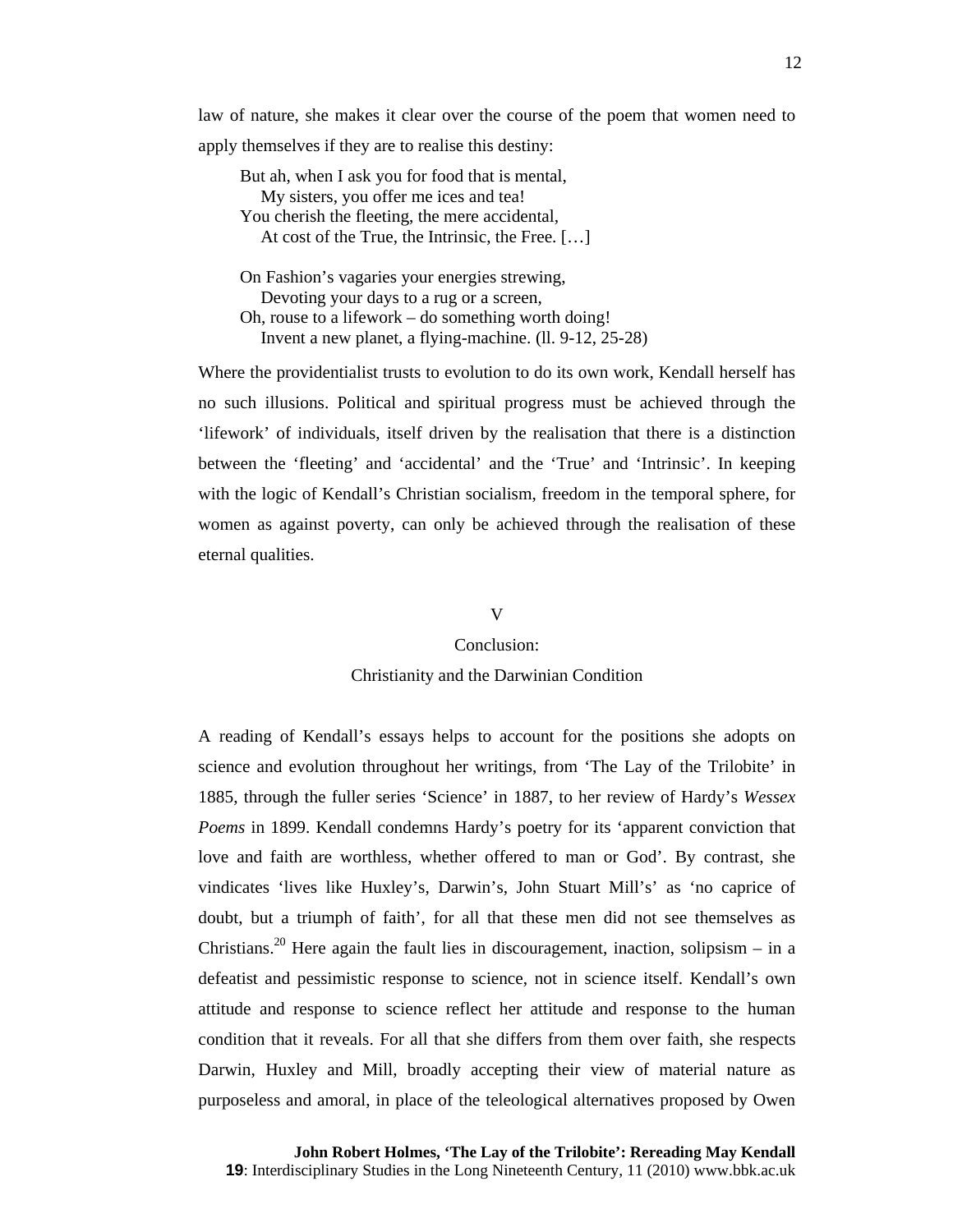on the one hand or Spencer on the other. This respect is justified because, in her own view, they share her religious outlook without realising it, affirming value and purpose through ethics and aesthetics, and through their very work as scientists and philosophers investigating nature.

Kendall's claim that these famous agnostics are in fact religious is premised on a concept of religion that is itself predicated on ethics, not dogma. Kendall uses the language of Christianity in her essays, but she recasts the key concepts of God, sin and the soul in terms that are deliberately ecumenical and can even remain applicable within an otherwise secular worldview. In 'The Fear of Death', she redefines the 'soul' as 'so much of the thought and will of the universe as somehow both *is* the man and is in his keeping'. Kendall insists that 'we must save our souls, not because they are ours, but because they are nothing of the kind'. Instead of appealing to the familiar notion that a person's soul is merely on loan from God, however, she characterises it rather as 'a converging and diverging point of influences, where these are altered for better or worse'. It is this capacity to influence others that imposes 'responsibility' on us. Our souls, Kendall writes, 'are streams we may poison or purify; but if we think we are the only ones who will drink of them, we are mistaken'.<sup>21</sup> Kendall's ethical position here is grounded in her own Christianity, but it does not require any specific theology, or even any theology at all, to sustain it.

For Kendall, to have faith in God is to live by an ethical imperative which admits this responsibility, recognising that real value – like God himself – transcends time. If we can realise that that which lasts of us is not our physical or even our mental existences but rather, *contra* Mark Antony, the good that we do, providing it is done sincerely and so not intrinsically enfeebled and corrupt, then we can learn better to accept the limits of our temporal existence. 'Death is the complete readjustment of the molecules of the brain, which comes alike to saint and sinner', Kendall observes with wry detachment, but 'Men of science are not afraid of molecules'.<sup>22</sup> Kendall's insistence that the sphere of religion should be kept strictly separate from the sphere of material science recalls the position Tennyson held with increasing tenacity in his later poetry, for all that he flirted with Owen's providential evolutionism.23 But Tennyson was profoundly afraid of molecules, and could not live without immortality. So for all that Kendall is clear in her own mind, in her rhetoric and indeed in her decision to formulate her arguments in the pages of the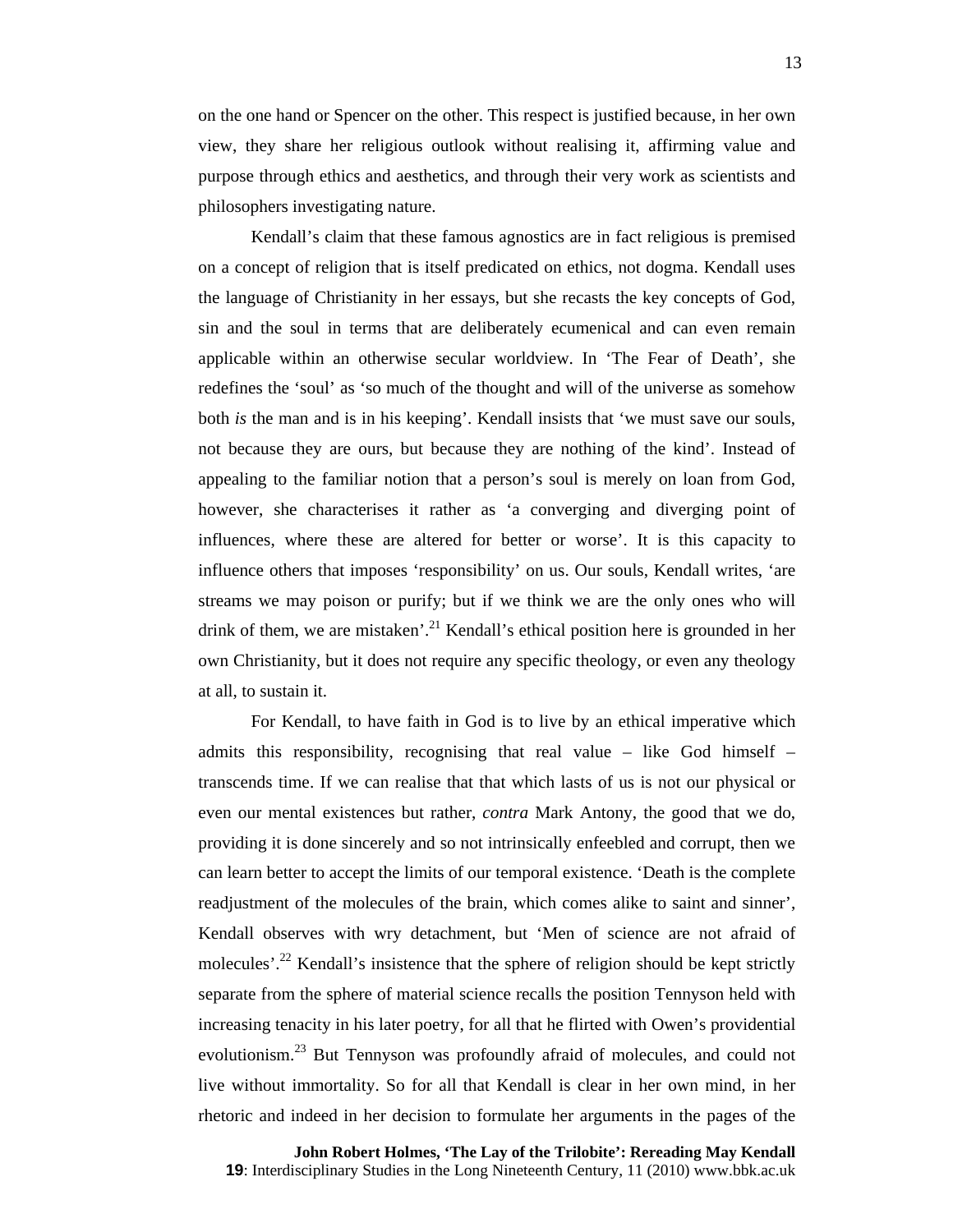*Wesleyan-Methodist Magazine*, that she is herself a Christian, in the end the ideal of religion that she spells out in her essays and that underwrites her poems is closer to that of the non-Christian George Meredith. Kendall repudiates the yearning for immortality as a 'lust after life' alien to the true 'lover of life', as Meredith put it in his sequence 'In the Woods' (1870), while both poets aim to reconcile their readers to mortality by encouraging them, in Kendall's words, to transcend 'self after self, till at last his being is so identified with the universal that for him there is no death possible'.24 For Hardy, Darwinian evolutionary theory and materialist science lead (among other things) to disenchantment, as they do for Kendall's providential evolutionist in 'The Lay of the Trilobite'. For Kendall herself, as for Meredith, it is possible to retain a sense of spiritual purpose through what she calls the 'sense of the solidarity of the universe' which 'softens joy and tempers grief, and even forbids despair, just because no one can despair to himself alone'.<sup>25</sup> Where Meredith both articulates and exemplifies his philosophy in his poetry, Kendall's poetry foreshadows through comedy and satire the arguments she goes on to make in her essays.

 $\overline{a}$ 

<sup>&</sup>lt;sup>1</sup> The fullest discussions of Kendall's poetry to date are Marion Thain, 'May Kendall', in *Dictionary of Literary Biography*, 240; *Late Nineteenth- and Early Twentieth-Century Women Poets*, ed. by W. B. Thesing (Farmington Hills, MI: Gale, 2001), 118-23; and Diana Maltz, 'Sympathy, Humor, and the Abject Poor in the Work of May Kendall', *English Literature in Transition*, 50 (2007), 313-32.  $2^2$  For a full discussion of evolutionary ideas in the work of these and other nineteenth- and twentieth-

century poets, see John Holmes, *Darwin's Bards: British and American Poetry in the Age of Evolution* (Edinburgh: Edinburgh University Press, 2009).

<sup>&</sup>lt;sup>3</sup> [May Kendall,] 'The Lay of the Trilobite', *Punch*, 24 January 1885, p. 41; [Kendall,] 'Ballad of the Ichthyosaurus', *Punch*, 14 February 1885, p. 82; Kendall, *Dreams to Sell* (London: Longmans, 1887), p. 8.

<sup>4</sup> Kendall, *Dreams to Sell*, pp. 7-39.

<sup>5</sup> Kendall, *Dreams to Sell*, p. 9.

<sup>6</sup> Marion Thain, 'What Kind of a Critical Category is "Women's Poetry"?', *Victorian Poetry*, 41 (2003), 575-84, pp. 577-78.